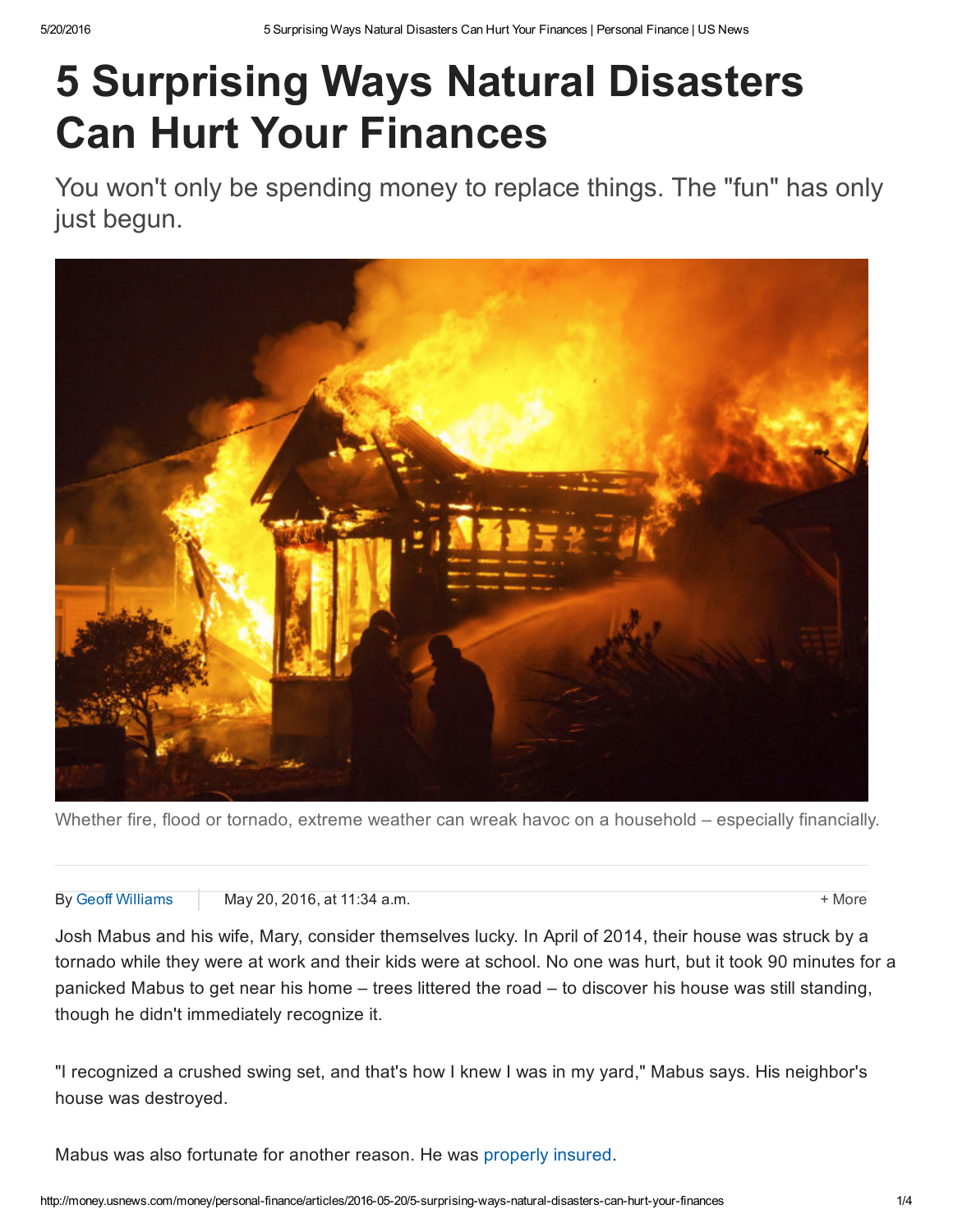5/20/2016 5 Surprising Ways Natural Disasters Can Hurt Your Finances | Personal Finance | US News

You hear it all the time: Be prepared for a natural disaster. Whether fire or flood, tornado or torrential downpour, extreme weather can wreak havoc on a household – especially financially, even if you are insured. Some costs, like property damage, are obvious, but if the unthinkable happens, and you become the victim of a natural disaster, you might be surprised by the [expenses](http://money.usnews.com/money/personal-finance/articles/2014/03/12/the-hidden-costs-of-buying-a-home) you could face.

# [See: 10 Oddly [Practical](http://money.usnews.com/money/personal-finance/slideshows/10-oddly-practical-things-you-can-rent) Things You Can Rent.]

Cleanup costs. Even if your insurance pays to remove debris and rubble, you may decide to pay upfront and be reimbursed later because you can't wait around for your insurance company to send you a check.

Mabus estimates he spent \$35,000 to have trees hauled away and his house repaired; most of that, but not all, was covered by his [homeowners](http://money.usnews.com/money/personal-finance/articles/2015/06/09/hidden-holes-in-your-homeowners-insurance-policy) insurance policy.

"We were very lucky compared to our neighbors," says Mabus. Three trees crashed into his roof, but didn't damage the structure of the home. "If the trees hit your house or any structure, the insurance company will pay to have them removed. If the tree is in your yard, then that's your responsibility."

Missing paperwork costs. If you've lost – or can't easily access – vital paperwork, from social security cards and birth certificates to insurance information, you could experience delays in getting your insurance claims processed, [government](http://money.usnews.com/money/personal-finance/articles/2014/07/23/4-ways-to-better-organize-your-bills) financial assistance and more. That's why it's important toknow where your documents are. If you live in an area prone to natural disasters, consider making copies of your most important documents and storing them electronically, says Chloe Demrovsky, executive director at Disaster Recovery Institute International, a nonprofit specializing in business continuity and health and disaster emergency management.

She says many services exist that offer cloud-based storage, from Dropbox and Amazon to Apple.

And it would be wise, in that paperwork, to include details on any prescription medications you're taking. "A lot of people end up forgetting prescription medicine when they're running out of the house and trying to get away from the area," she says.

Insurance-related costs. So you were insured? Great. But surprise: You still may end up having to shell out quite a bit of cash.

"You may have multiple deductibles to satisfy for different types of coverage and need to budget for that," says Donna Childs, author of "Prepare for the Worst, Plan for the Best: Disaster Preparedness and Recovery for Small Businesses." She also owns Prisere LLC, a Warwick, Rhode Island-based business that works on climate change measures and disaster-risk reduction.

Many people also find themselves underinsured, Childs says. "It's critical to understand your policies and make sure you elect the appropriate coverage for the risks to which you are likely exposed."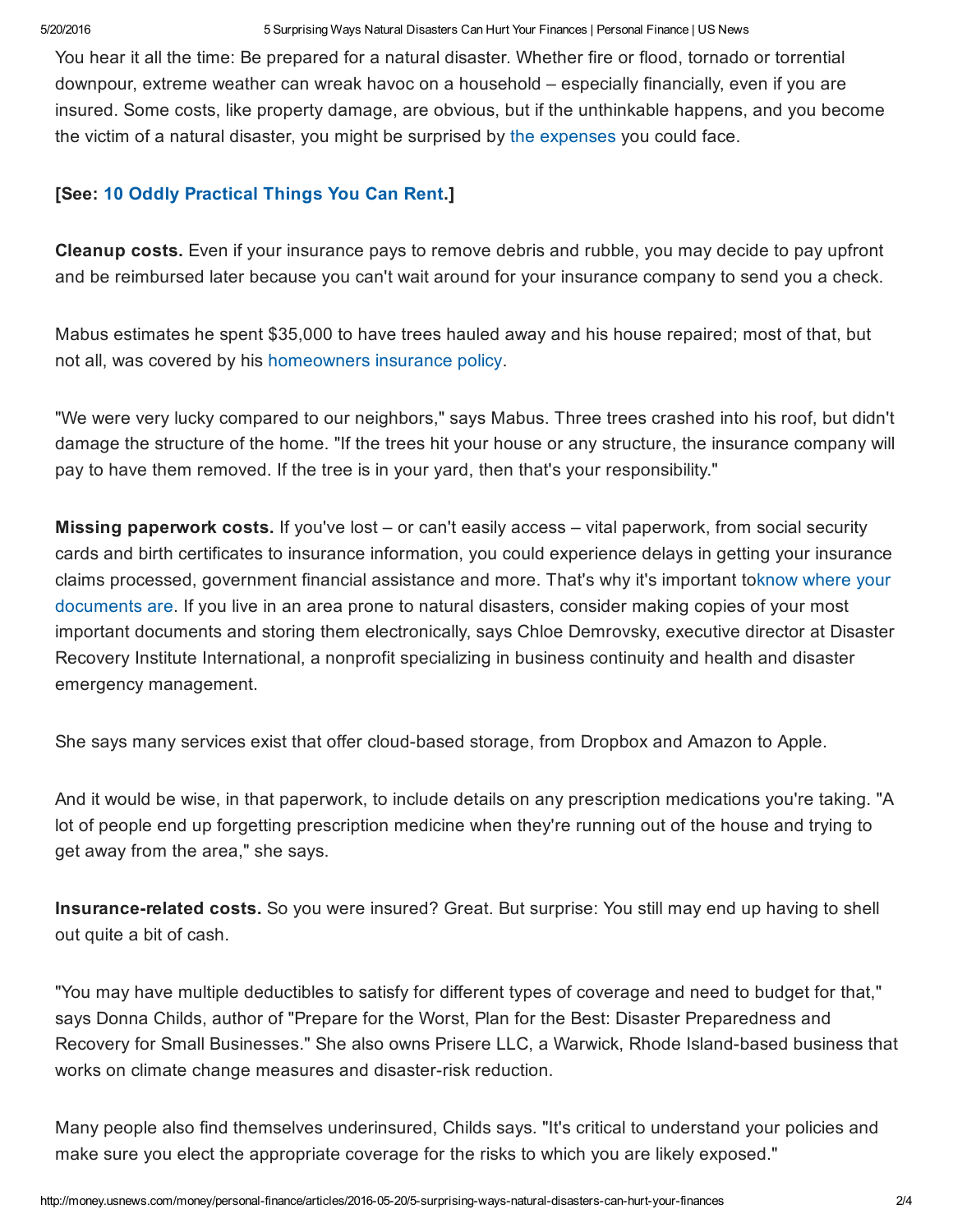### [See: How to Live on [\\$13,000](http://money.usnews.com/money/personal-finance/slideshows/how-to-live-on-13-000-a-year) a Year.]

**Scam-related costs.** You've been warned a million times, but consider this a million and one. Mabus recalls people in his area slapping a "tree trimming" sticker on their truck and charging a small fortune for tree removal; plenty of homeowners also found themselves paying for work that wasn't done at all, or done poorly.

"If you live in an area where you get natural disasters, I'd urge you to get to know the prices of services like tree removal and plumbing," Mabus says. "It helps if you have a frame of reference for what it costs to, say, remove a tree from your driveway, so you aren't paying someone \$1,000 when under normal circumstances it might be \$100."

Hotels, food and other incidental costs. After Hurricane Sandy blew through in 2012, Michael Conway saw a dozen of the trees in his yard go down, and his power was out for about a week and a half.

"We lived off a generator. Had candles at night. It was kind of a throwback to yesteryear," says Conway, CEO of Conway Wealth Group at Summit Financial Resources, based in Parsippany, New Jersey.

He ended up spending a couple thousand dollars to have the tree debris removed, and he was more fortunate than many of his fellow New Jerseyans. But his big takeaway in going through a natural disaster is the importance of having access to cash.

"That was a big problem, getting cash," he says. "A lot of the banks weren't open, and the ATMs weren't working."

Odds are, if you're in a community that's been hit by a disaster, you'll need cash. Your insurance may not cover hotel stays or restaurant meals while you await home repairs. This is yet another reason for getting direct deposit from your employer, says Roger Putnam, chief operating officer at the financial-planning company, MassMutual.

"Establish electronic access to your funds and accounts," to avoid relying on snail mail, Putnam says.

Because along with the ATMs being down due to lack of power, mail delivery, which may be bringing a paycheck, doesn't always get through after a natural disaster.

Now, realistically, unless you're a survivalist preparing for the end of the Earth, you may not heed most of these suggestions. The cash in the emergency box? You'll raid [that](http://money.usnews.com/money/personal-finance/articles/2015/04/17/5-ways-to-avoid-raiding-your-emergency-fund) when you need to replace a tire. Researching the price of tree removal from your driveway? Eventually. Maybe.

But disaster experts say you'll fare better if you at least think through what might happen if calamity struck. Talk is cheap and quick. Every family can and should at least discuss where they would meet if they aren't